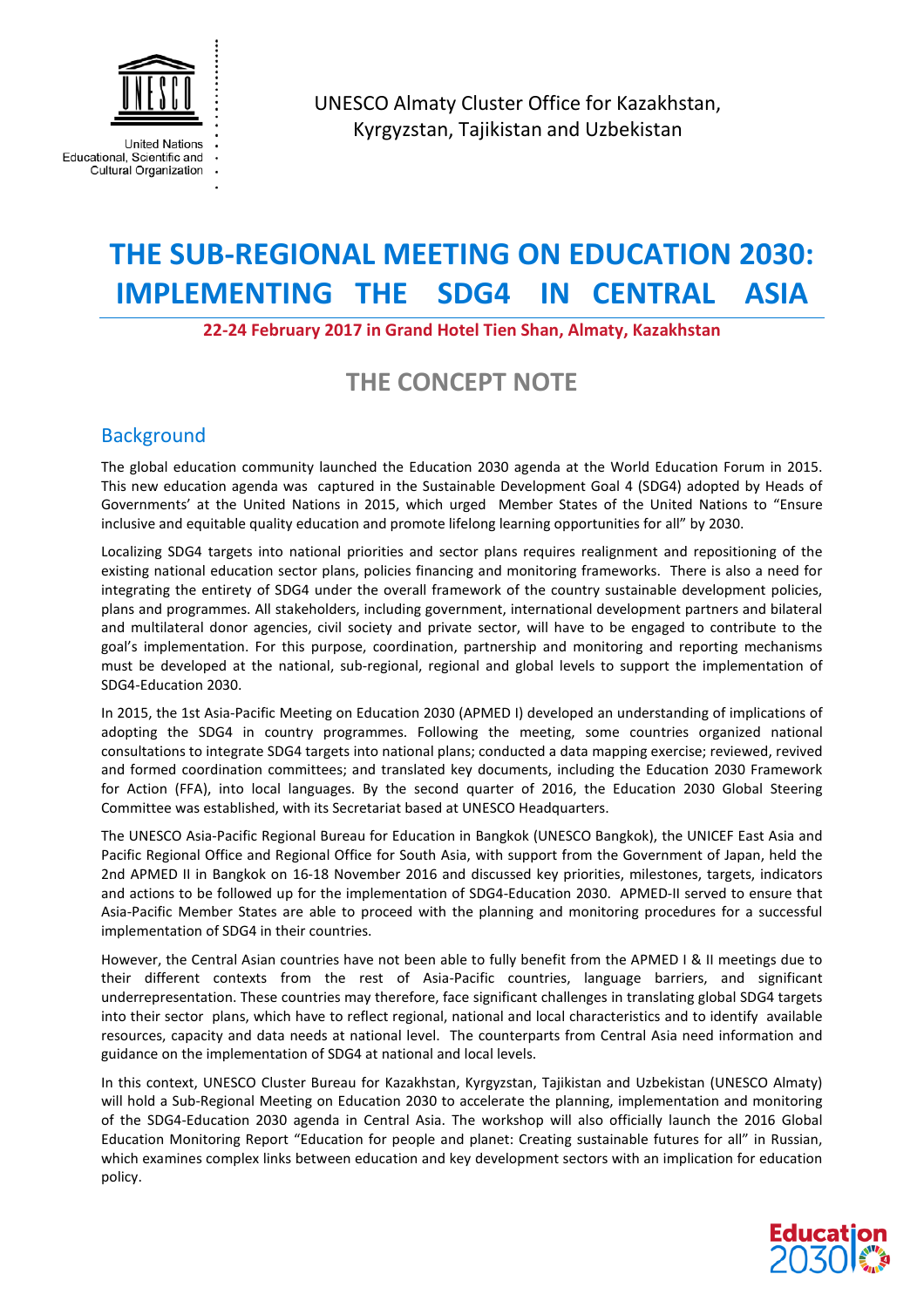## Overarching objective

By the end of the meeting a SDG4-Education 2030 implementation roadmaps would be prepared for each participating country in Central Asia.

## **Objectives**

- To designate and confirm the National SDG 4 Coordinators in each Country;
- To establish a network of national SDG4 coordinators in Central Asia;
- To present the key highlights of the UNESCO Global Education Monitoring Report 2016 in Russian language;
- To update Member States on the latest global, regional, sub-regional and national trends, developments on SDG4-Education 2030;
- To identify key challenges and opportunities (with regard to strategies, policy, resources, capacity, data, structures, etc.) at a country level in relation to the implementation of SDG4-Education 2030;
- To discuss and agree on the timeframe for the completion of the sub-regional and individual country's implementation strategies, key priorities and actions towards the achievement of SDG4-Education 2030 in Central Asia.

## Structure of the workshop

This technical meeting will be conducted over the course of three days. The meeting will use a combination of plenary sessions and parallel group discussions to encourage active participation and to provide audience exposure to expert opinion, supplied by policy reference papers and guidelines. The main purpose of the parallel group discussions is to generate adequate and detailed inputs for the implementation roadmaps at a country level.

The proposed structure of the workshop is as follows:

#### **Day 1:**

- The presentation of the 2016 Global Education Report;
- Updates on the latest global, regional and national developments on SDG4-Education 2030, with focus on the progress and challenges integrating and implementing the strategies to meet SDG4 targets in Central Asia.

#### **Day 2:**

- Review and discussion of challenges related to sector plans, strategies, policies, resources, capacity, and monitoring in different countries and drafting of country action plans, incorporating applicable approaches and tools to achieve all SDG4 targets;
- Present major opportunities, challenges and milestones of the SDG4 targets and Education 2030 priorities for implementation, identified by each group.

#### **Day 3:**

• Agreement on the implementation roadmaps and next steps towards the implementation of SDG4-Education 2030 in countries of Central Asia.

## Country Preparatory Work

In preparation for the discussion and group work during the Sub-Regional Meeting on SDG4 and Education 2030 Framework for Action, all country participants are asked to organize preliminary consultations with key stakeholders with the following objectives:

- Establish a coordination mechanism to be led by the Ministry of Education and SDG4 national coordinator(s);
- Review implications and challenges of adopting the SDG4-Education 2030 targets in a country's education sectors plans and identify challenges in implementing and monitoring the agenda at a country level, including related to the strategic alignment of SDG4 and Education 2030 with a long-term national socio-economic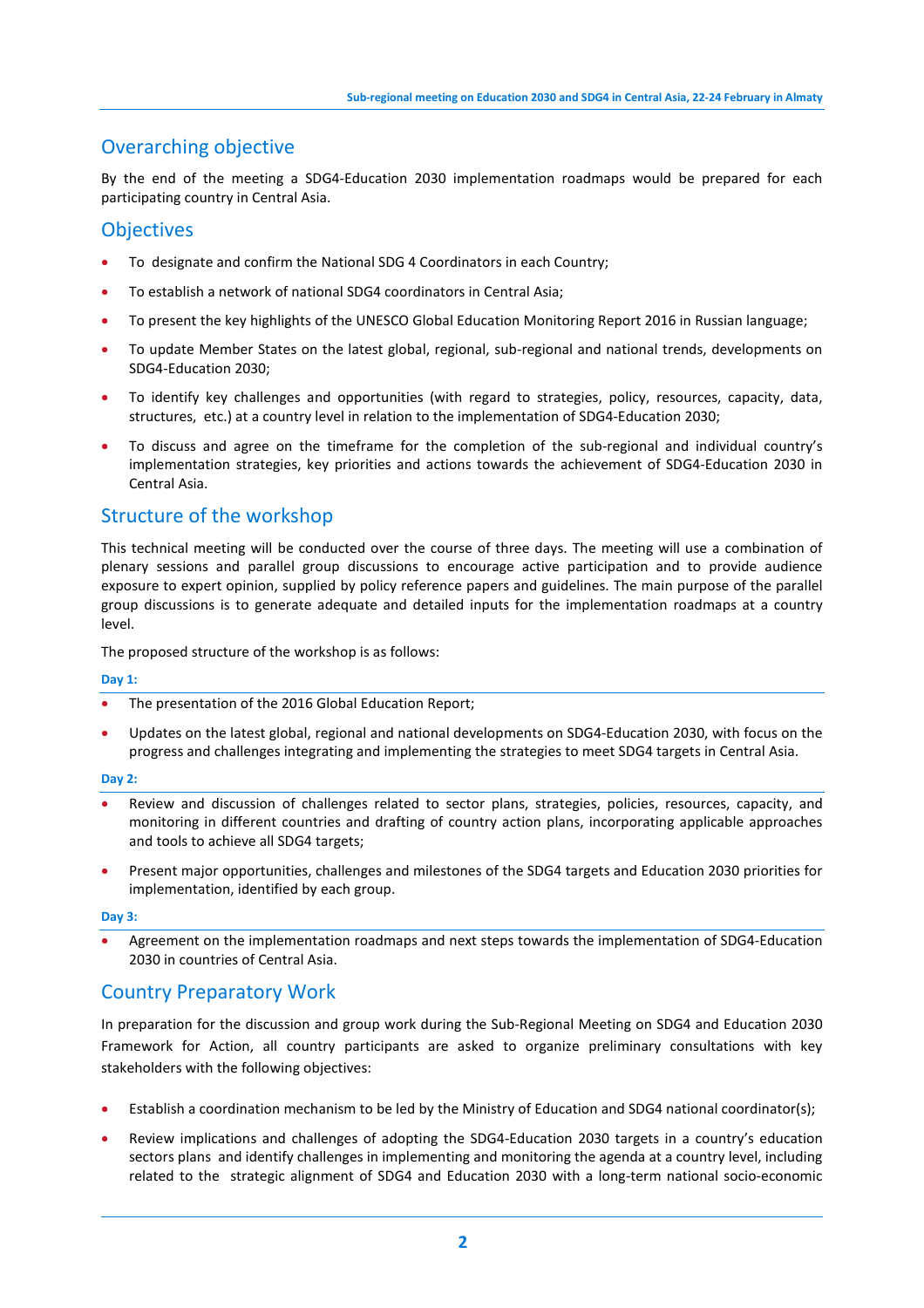strategies and plans;

- Develop an Action plan for the coordination/partnerships and M&E framework at country level;
- Assess country's needs related to policy gaps, strategy, resources, and capacity and data issues to effectively localize and implement Education 2030 agenda;
- Complete a pre-meeting survey on planning, localization processes and monitoring indicators of SDG4- Education 2030, the feasibility of the implementation strategies as presented in the FFA and a list of relevant national SDG 4-Education 2030 reference documents (e.g. list of integrated indicators, Terms of Reference of the SDG4-Education 2030 focal point, so on).

## **Participants**

Targeted participants of the meeting are senior experts, policy-makers and analysts in charge of or involved in the implementation of national development and education strategies and leading activities related to the implementation of the SDG4-Education 2030 targets in Kazakhstan, Kyrgyzstan, Tajikistan, Uzbekistan, Turkmenistan and Mongolia:

- Up to five senior officials from the Ministry of Education and other relevant institutions. It is suggested that each Member State nominates a Vice-Minister of Education, one official in charge of the national coordination of SDG 4-Education 2030 (i.e., national focal point for SDG4-Education 2030); one/two official(s) responsible for education planning/statistics; and one/two official(s) from the Ministry or relevant state organization responsible for thematic area(s) of SDG4-Education 2030 that is/are considered a national priority;
- UNESCO Headquarters, UNESCO Bangkok, UNESCO Almaty, UNESCO Tashkent, UNESCO Teheran, and UNESCO Institutes and Centres;
- International development and donor agencies and sub-regional intergovernmental organizations, including UNICEF, UNDP, World Bank, UN Women, UNFPA, UNEP, OSCE, European Commission, British Council, and CAREC;
- CSOs/NGOs, teacher unions, private sector, philanthropic organizations and academia, including Agha Khan Foundation, Open Society Foundation, Microsoft, UNESCO Chairs (e.g., Al-Farabi University and Abai University in Almaty), National Information-Analytical Centre (Kazakhstan), and Academy of Education (Tajikistan and Kyrgyzstan).

## Financial arrangements

- Organizers will cover the accommodation and travel costs (daily subsistence allowance) of the official country delegation (five members).
- All other participants are expected to cover their own travel costs and other expenses.

## Registration Timeline

All country nominations should be sent to UNESCO Almaty by 20 January 2017. Upon receiving the official nominations, individual invitation letters will be issued to facilitate visa applications and travel preparation.

#### Language

The working languages for the meeting are Russian and English. The English-Russian translation of materials and interpretation will be available.

## **Contact**

To receive more information or to indicate your interest in attending the meeting, please kindly contact:

• Lina Benete (Ms), Education Programme Specialist, UNESCO Almaty, Tel.: +7 7272 582643 (ext. 1412),